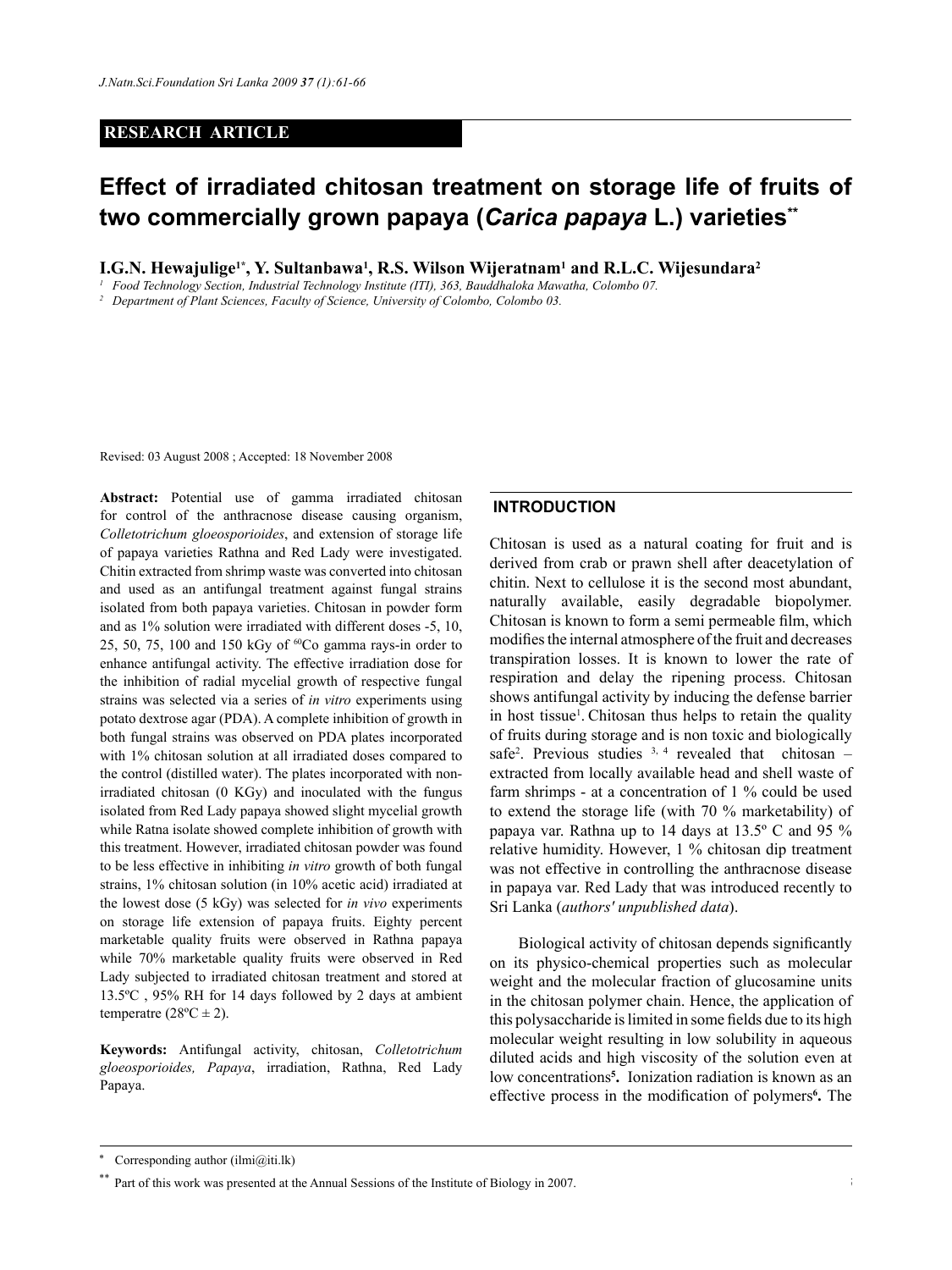two main reactions, which determine the final properties of a polymer, include (a) main chain scission leading to the reduction of molecular weight (b) cross linking the opposite process, resulting in formation of macroscopic insoluble material.

Chitosan belongs to the class of natural polymers that undergoes depolymerization when exposed to ionization radiation<sup>7, 8</sup>. Previous studies<sup>9</sup> have investigated effects of γ-irradiation on chitosan fibres and films, and observed that the viscosity, average molecular weight of the polymer decreased with increasing irradiation dose and radiation induced scission of the chitosan chain. Low molecular weight chitosan has wide application as a fungicide. In Thailand irradiated chitosan fruit coating is used to eliminate some fungi on the skin as well as to preserve the texture by reducing respiration and water evaporation in Salak, *Salacca wallichina*10. Mango coated with irradiated chitosan (in India) showed extended shelf life from 7-15 days (*Personal communication*: *A.G. Chemielewski International Atomic Energy Authority, Vienna, 2005*). However, studies on postharvest application of irradiated chitosan are limited. The objectives of the present investigation are to determine the antifungal activity of irradiated chitosan on the anthracnose causing fungal strains isolated from papaya and to test the efficacy of irradiated chitosan as a fruit coating to extend the storage life of papaya.

## **METHODS AND MATERIALS**

*Extraction of chitosan*: Chitin was extracted from prawn shell and head waste at the Fish Technology Laboratory, Industrial Technology Institute (ITI). Extraction process (ITI patent pending for the method of extraction) included deproteinization with 5 % NaOH and demineralization with 2 % HCl. Extracted chitin was thereafter converted to chitosan by deacetylation with 40 % NaOH for 2 d. The resulting chitosan was ground into a fine powder (particle size  $\leq 1$  mm) by extensive grinding in an ultra centrifuge mill (Retsch, Germany).

*Antifungal activity of irradiated chitosan powder*: Chitosan powder was irradiated by gamma rays from a  $60$  Co source (Atomic Energy Authority) at a dose rate of 5 kGy/h. A triplicate of each pack (3 g) was subjected to different irradiation doses such as 25, 50, 75, 100 and 150 kGy. Chitosan powder (3 g) without irradiation was used as the control. The colour of the irradiated chitosan powder was determined using a Minolta Chromameter (CR 200, Japan). Lightness (L) values were measured and the degree of change for each colour index, such as delta 'L' was expressed as the difference between value of control and value after irradiation at a specific dose<sup>11</sup>.

Each sample  $(1 \text{ g})$  was dissolved in 10%  $(v/v)$  acetic acid (100 mL) and the pH of the solution was adjusted to 5.6 with 50% sodium hydroxide. Chitosan solution of (1%w/v) was obtained by dissolving 1 g of chitosan in 100 mL 10% (v/v) glacial acetic acid and homogenizing at 6500 rpm for 5 min using IKA-Ultra-Turrax-T25 homogenizer. The pH of the solution was adjusted to 5.6 with 50% NaOH. The relative viscosity of each sample was measured using a rotational type viscometer (Fungi Lab Spain) at 25ºC with the number 2 spindle at 60 rpm. The viscosity measurement was expressed in Centipoises (CP). The viscosity decrease rate (VDR) was calculated as VDR=  $(V/V_0)$  x 100, where  $V_0$  was the viscosity of initial chitosan (non irradiated control) in 10 % acetic acid solution and *V* was the viscosity of the chitosan solution prepared from irradiated chitosan.

Two different strains of *Colletortrichum gloeosporioides* were isolated from diseased fruit of papaya var. Rathna and Red Lady respectively. Pathogenicity was proved in each case by establishing Koch's postulates. Pure cultures of respective strains were maintained separately on PDA at 25ºC. A mycelial disc (0.9 cm, diameter) was cut from the peripheral region of 5d old cultures of both fungal strains grown on PDA and transferred to the centre of 9 cm diameter, PDA plates. Aqueous solutions of chitosan prepared from irradiated powder (subjected to different doses) were incorporated separately into the medium at 50ºC before plating. Plates incorporated with non-irradiated chitosan (0 kGy) in 10 % acetic acid and sterile distilled water (without chitosan) served as controls. Growth was assessed after 10 d by measuring the colony diameter in centimetres.

*Antifungal activity of irradiated chitosan solution*: Chitosan powder (1 g) was dissolved in 10 % acetic acid solution (100 mL), homogenized at 6000 rpm for 5 min and filtered through muslin cloth. The resulting solution (Triplicate per irradiation dose, 100 mL per replicate) was irradiated directly by <sup>60</sup>Co gamma rays (Atomic Energy Authority) with doses of 5, 10, 25, 50, 75, 100 and 150 kGy at a dose rate of 5 kGy / h. The pH of each solution was adjusted to 5.6 with 50 % sodium hydroxide after the irradiation treatment. The colour and relative viscosity of the irradiated chitosan solutions were measured with a Chromameter (Minolta ,CR 200, Japan) and rotational type viscometer (FungiLab, Spain) at 25º C respectively. Antifungal activity of the irradiated chitosan solution on both fungal isolates was carried out as mentioned above. Plates incorporated with nonirradiated chitosan (0 kGy) in 10% acetic acid and sterile distilled water (without chitosan) served as controls.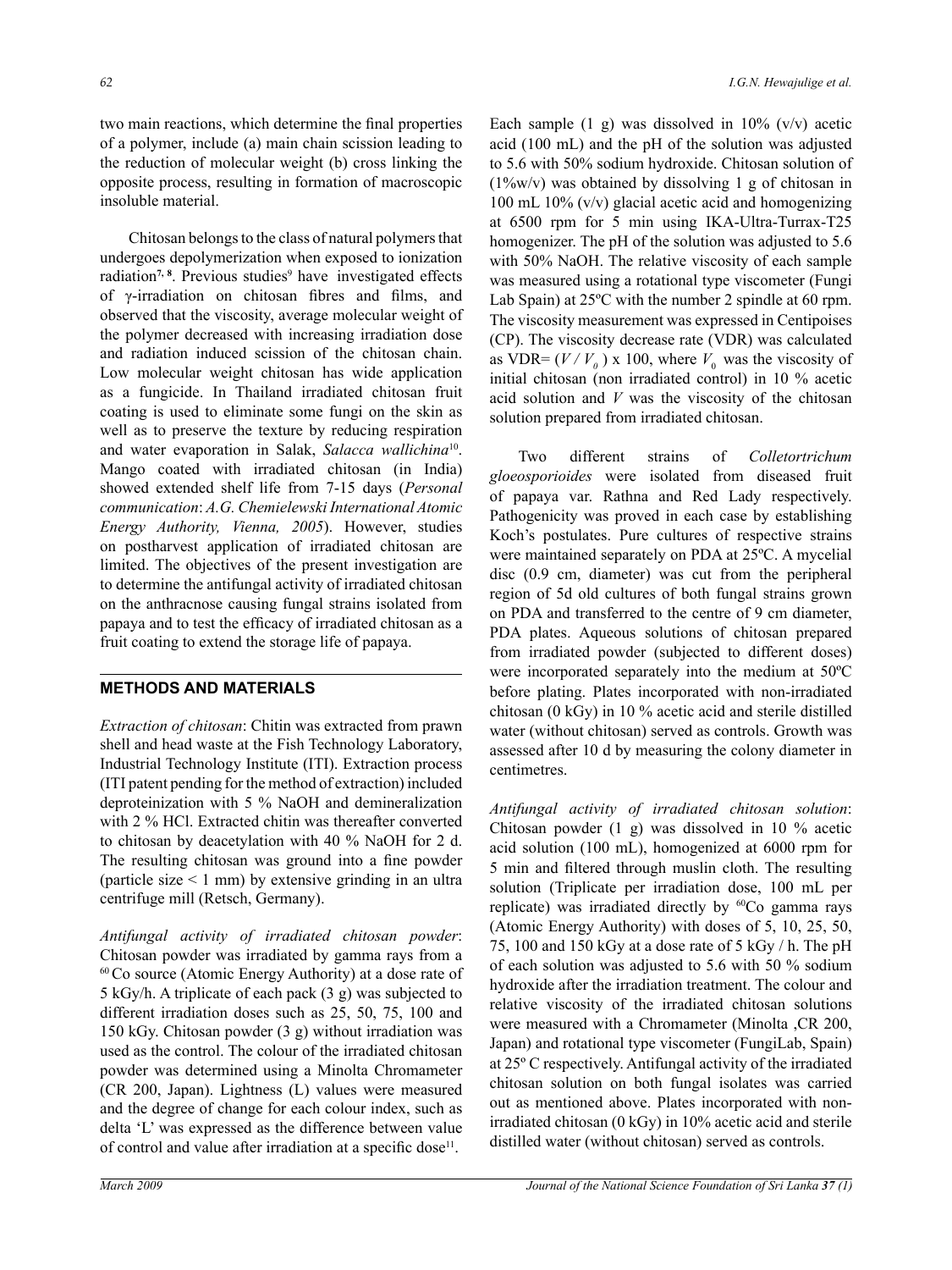*Effect of irradiated chitosan on infection of fresh papaya fruits*: Fresh papaya fruits from both Rathna and Red Lady varieties were harvested at colour index 2 (10% yellow stage) from a commercial cultivation in Neelabamma, and transported to the laboratory on the same day. Twenty fruits of each variety were dipped in 4 L of 1% chitosan (non irradiated) for 5 min (T1) and another set was separately dipped in 1% chitosan solution irradiated at 5 kGy (at a dose rate of 5 kGy per h.) for 5 min (T2). After dipping, the fruits were allowed to air-dry12 for 5 min at 28ºC. Twenty fruits of each variety dipped in sterile distilled water for 5 min served as the control (T3). The treated and untreated fruits were then lined with styrofoam netting and placed vertically (stem end facing down) in corrugated fiberboard cartons. Each carton contained 10 fruits. The packaged fruits were stored at 13.5ºC and 95% RH for 2 and 3 wks. The fruits were removed from cold storage at the completion of the specified storage period, and ripened at 28º C using Ethral (ripening agent) in a ripening chamber. Ethral (1.6 mL) was used in 93 L volume glass cubicles allowing 20% headspace. After ripening, fruits were held at 25ºC for 24 h. Overall visual quality was assessed according to the score based on disease severity (measuring the lesion diameter) and colour where  $1 - 2$  = fruit not marketable,  $3 =$  poor quality but limited marketability,  $4 - 5 =$ fair quality and marketable,  $6 - 7 =$  good quality and marketable,  $8 - 9$  = excellent quality<sup>13</sup>. The percentage marketability was calculated as a ratio of the number of fruit with overall quality scores of 6 - 7 or 8 - 9 against the total number of fruit used per treatment<sup>13</sup>.

*Statistical method*: The *in vitro* studies were conducted as a CRD (Completely Randomised Design) with ten replicates and repeated twice to confirm the results. Data were analyzed by analysis of variance and mean separation was done by Duncan's Multiple Range Test (DMRT) at p<0.05. *In vivo* treatments were arranged in a completely randomized design (CRD) in the low temperature storage with 20 replicates per treatment. This experiment was repeated twice. Percentage marketability data were analyzed by a non-parametric Friedman two-way analysis (Minitab Inc., 1996).

#### **RESULTS**

#### **Antifungal activity of irradiated chitosan powder**

The change in colour of chitosan powder was calculated and presented as a 'Delta L' value. 'Delta L'  $(\Delta L)$  value is widely adopted as a tool for measurement of browning of  $food<sup>11</sup>$ . The colour of the powder changed to a more intense brown with increasing irradiation dose (Figure 1). It was observed that the browning discolouration at irradiation dose over 100 kGy was not desirable. The relationship between the viscosity of the chitosan solution prepared from irradiated powder and irradiation dose is illustrated in Figure 2. Viscosity measurements are widely used to calculate the average molecular weight of chitosan<sup>9, 11</sup>. Viscosity decrease rate was high between 0 to 75 kGy but stabilized thereafter.

Significant growth ( $p$ < 0.05) of the fungus (isolated from Red Lady) was observed in plates incorporated with chitosan irradiated at all doses including controls (Figure 3). However, the fungal strain isolated from Rathna behaved in a different manner and showed no mycelial growth in plates incorporated with 0 kGy and 25 kGy chitosan solutions (prepared from irradiated powder) while control plates (without chitosan) were covered with mycelial growth at the end of 5day incubation (Figure 3). A significant ( $p$ < 0.05) increase in growth of the fungus (isolated from Rathna) was observed in plates incorporated with chitosan irradiated at 50, 75, 100 and 150 kGy doses (Figure 3).

#### **Antifungal activity of irradiated chitosan solution**

No significant (p<0.05) browning was observed in chitosan solutions irradiated at dose rates 5 and 10 kGy compared to the original sample (control) as shown in Figure 4. However, browning increased thereafter with the increase of irradiation dose. The 100 kGy treated sample showed the highest browning (high ∆L value). Viscosity decrease rate (VDR %) was higher from 0 to 5 kGy and stabilized at 5, 10 and 25 kGy doses (Figure 5). A slight decrease in VDR was observed again from 25 to 50 kGy and stabilized thereafter.

No fungal growth was observed with either of the isolates in plates incorporated with chitosan solutions irradiated at 5, 10, 25, 50, 75 and 100 kGy and incubated at 28ºC for 10 days (Figure 6). Maximum growth of the pathogen was observed in control plates. However, the plates incorporated with non-irradiated chitosan (0 kGy) and inoculated with the fungus isolated from Red Lady papaya showed a slight mycelial growth compared to the Rathna isolate. As the 1% chitosan irradiated in aqueous solution was found to be highly effective in controlling both isolates of *C. gloeosporioides in vitro,* it was decided to select this concentration for further *in vivo* experiments with fresh papaya. No significant ( $p < 0.05$ ) growth of the fungus was observed when the irradiation dose was increased from 5 to 100 kGy. Therefore, 5 kGy was selected as the effective dose for *in vivo* application for fresh papaya.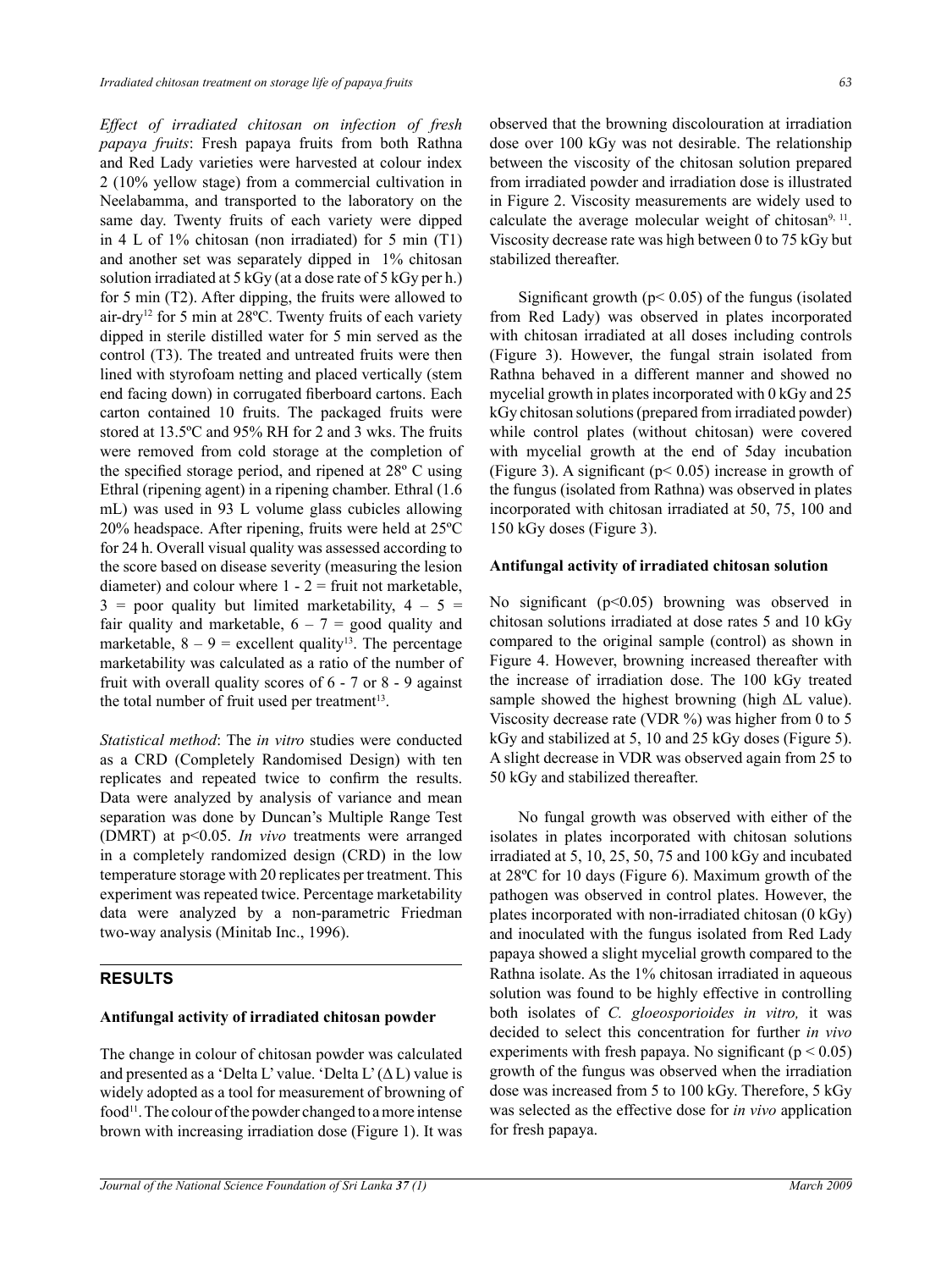

Figure 1: Change in Delta 'L' values (colour in relation to non  $\frac{6}{\pi}$  irradiated controls- $\frac{1}{\pi}$  value = 70) of the irradiated chitosan powder



**Figure 3:** Antifungal activity of irradiated chitosan powder on the growth of anthracnose causing fungi isolated from Rathna and Red Lady papaya incubated for 5 days at 28 °C (control = in distilled water,  $0 =$  in non irradiated chitosan)



**Figure 5:** Effect of irradiation on viscosity decrease rate of chitosan solution directly irradiated at doses ranging from 0-100 kGy



**Figure 2:** Effect of irradiation on viscosity decrease rate of chitosan powder in 10% aceticacid solution - dose range from 0 - 150 kGy



**Figure 4:** Change in Delta 'L' values (colour in relation to non irradiated controls- $'L$  value = 50) of the irradiated chitosan solution



**Figure 6:** Antifungal activity of irradiated chitosan solution on the growth of anthracnose causing fungi isolated from Rathna and Red Lady papaya and incubated for 5 days at 28  $^{\circ}$ C (control = in distilled water,  $0 =$  in non irradiated chitosan)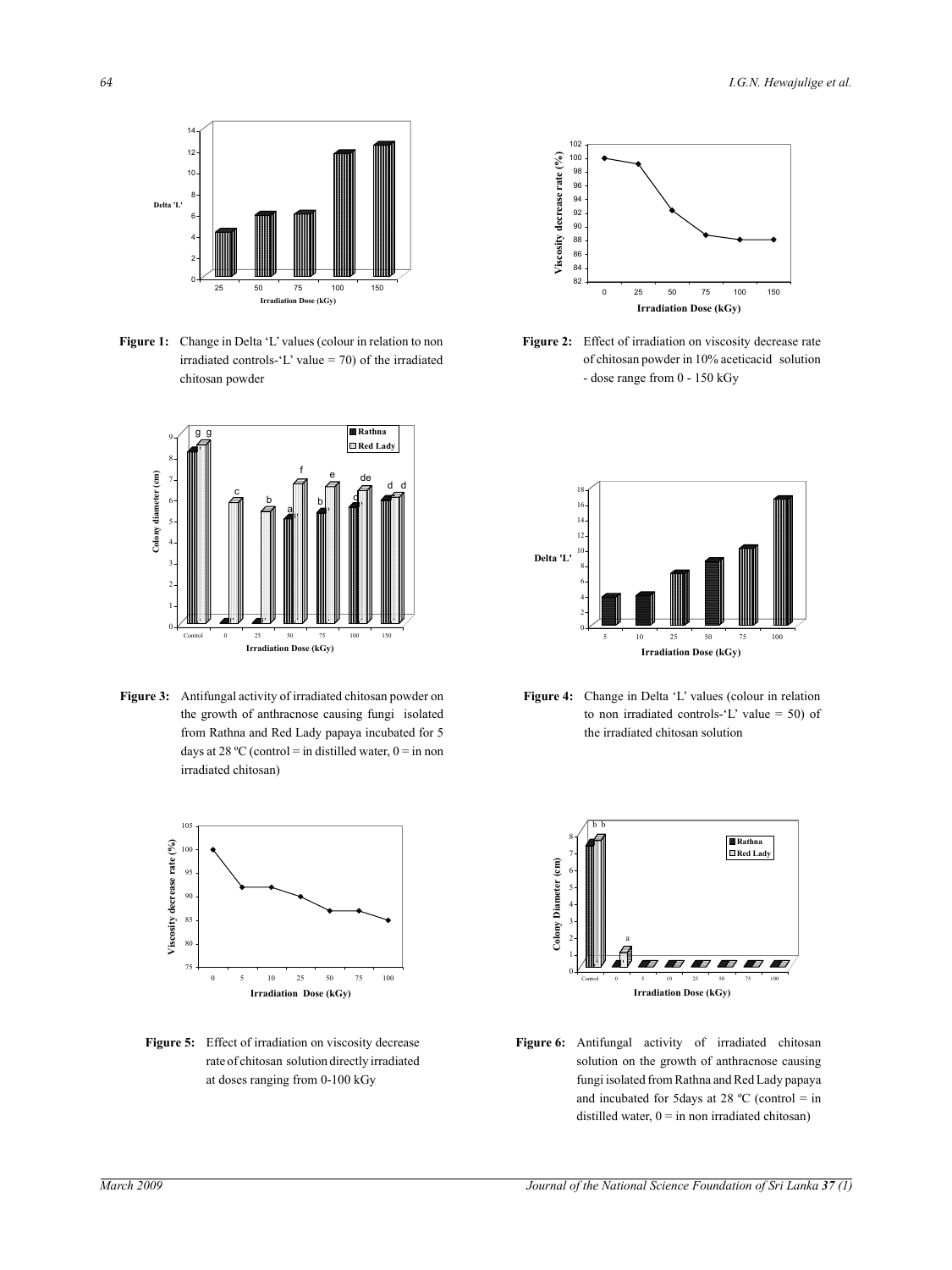

**Figure 7:** Percentage of the marketable fruit of papaya var. Rathna and Red Lady in relation to storage period and treatments applied (with  $\pm$  Standard deviation)

#### **Effect of irradiated chitosan on infection of fresh papaya fruit**

Eighty percent marketable quality fruit was observed in Rathna papaya subjected to irradiated chitosan dip treatment while non-irradiated chitosan treated fruit showed 70% marketability after 2 weeks storage at 13.5 ºC (Figure 7). When storage period was extended by a further week the quantity of marketable fruit in both treatments was reduced by 20%. Overall fruit quality was better with less disease severity (indicated as higher marketability) when fruits were treated with irradiated chitosan than non-irradiated chitosan. In var. Red Lady the percentage of marketable fruits was lower than in var. Rathna with respect to both irradiated (70%) and nonirradiated (50%) chitosan treatments. However, control fruit dipped in distilled water of both varieties showed least number of marketable quality fruit (20 %).

## **DISCUSSION**

Low molecular weight chitosan has been demonstrated to be an effective plant protector against infectious diseases and environmental stress $11$ . It is also reported that the molecular weight and molecular fraction of chitosan, influence the solubility and interaction with the cell walls of target micro-organisms<sup>5</sup>. Ionization radiation is known as a useful tool for degradation of chitosan polymer $14$  and reducing molecular weight<sup>15</sup>. Present results indicated that the % VDR of chitosan solutions decreased rapidly when subjected to lower irradiation doses and it decreased or stabilized with the increase in irradiation dose. Similar results were also obtained from irradiation treatment of chitosan and chitosan oligomer in 2002 11. The rapid

decrease in VDR with a low dose of irradiation (5 - 25 kGy) observed in the present study could be due to the irradiation-induced scissions of 1 - 4 glycosidic bonds of chitosan polysaccharide that caused a reduction of the molecular weight of the polymer<sup>11</sup>. An irradiation dose of over 75 kGy was not suitable due to the development of an intense brown colour in chitosan solution that can affect the cosmetic appearance of coated fruits.

Chitosan solution (1 %) prepared from irradiated chitosan powder was found to be less effective in controlling the growth of *C. gloeosporioides* irrespective of the irradiation dose applied. Significant ( $p < 0.05$ ) increase in the growth of the fungus was observed when irradiation dose was increased from 50 kGy to 150 kGy in irradiated chitosan solutions prepared from irradiated powder. Similar observations were made with increasing irradiation dose over 500 kGy with respect to antimicrobial activity of irradiated chitosan powder by other scientists 16. However, chitosan solution (1 %) directly subjected to irradiation doses even at 5 kGy was found to be highly effective in *in vitro* control of both anthracnose causing fungal strains isolated from Rathna and Red Lady papaya. Degradation of chitosan by irradiation in aqueous solution is reported as an indirect effect due to the generation of hydroxyl radicals which in turn attack chitosan molecules by H-abstraction, thus forming radicals at carbon atoms<sup>15</sup>. It is also reported<sup>15</sup> that irradiation in solution (at 10 kGy) allows for easy and fast reduction of the molecular weight down to oligomer range. Higher antifungal activity seen in the present study with respect to the directly irradiated chitosan solution could be due to the above reasons. However, irradiation treatment with very high doses could break most of the bonds leading to complete degradation with monomer and short-chain oligomers. These fragments may not create inhibition effects on the growth of micro-organisms and they might even stimulate the growth as observed in some plate-culture conditions. These findings are consistent with the work reported in previous studies<sup>16</sup>. The differential response shown by the two fungal strains (isolated from Rathna and Red Lady) to irradiated chitosan could be due to the variation in cell wall characteristic (thickness) of these two fungal strains. **Figure 7: Percentage Marketable fruit of papaya var. Rathna and Red Lady in** 

> Previous studies conducted on the biological activity of chitosan suggested two different mechanisms of chitosan and target organism interactions. The first mechanism describes adsorption of chitosan to cell walls leading to cell walls covering, membrane disruption and cell leakage. The second mechanism proposed is the penetration of chitosan into living cells leading to inhibition of various enzymes and interference with